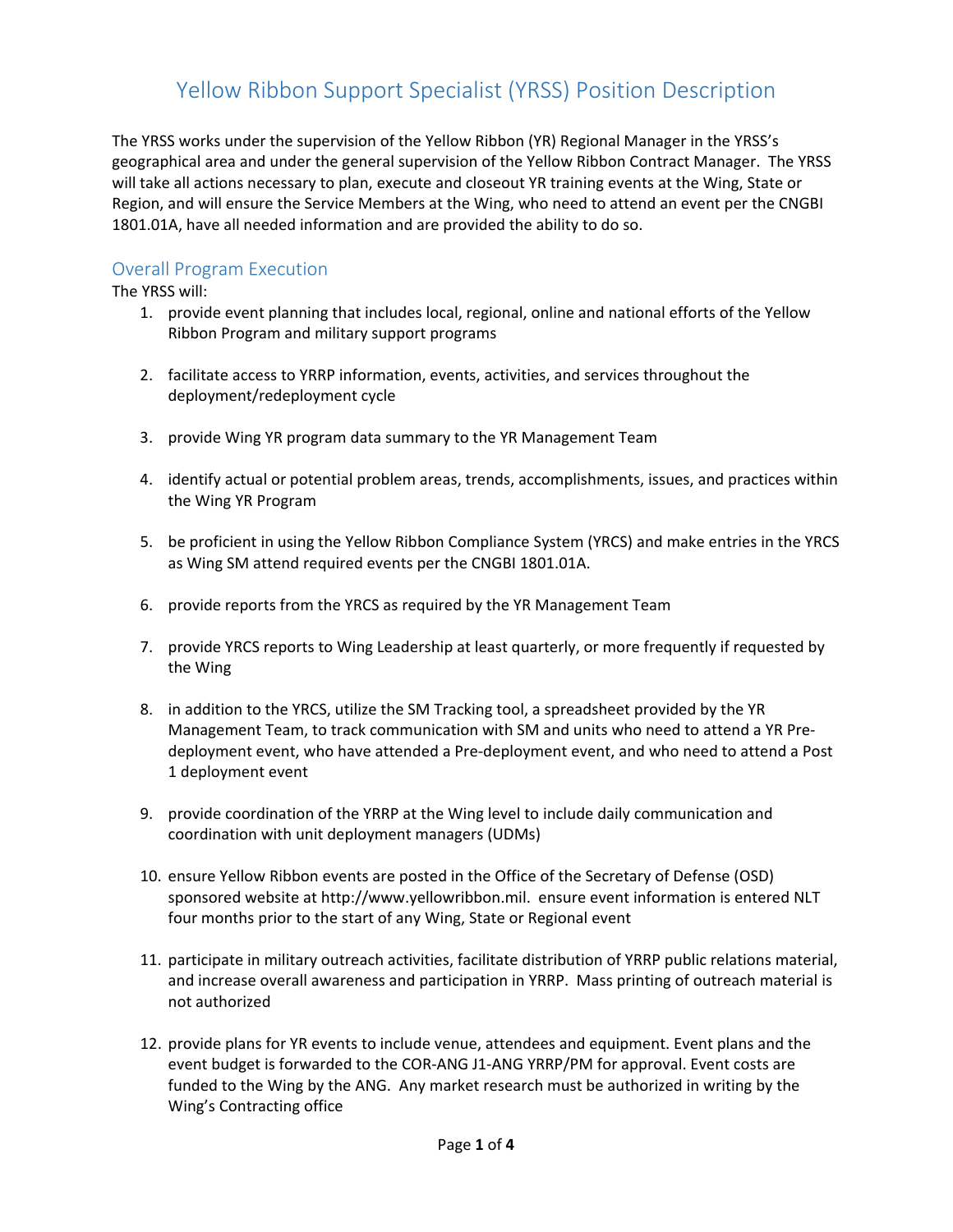- 13. send out e-mail invitations to eligible individuals to attend a YRRP event and those who registered but did not attend an YRRP event
- 14. visit applicable venue sites (as authorized by the YR Management Team and the Wing Contracting office), federal, state, and local agencies as necessary in order to complete tasks. A travel authorization must be approved when outside the local commute distance
- 15. obtain and maintain a Common Access Card (CAC)
- 16. complete OPSEC and Antiterrorism training on an annual basis
- 17. complete all training required by the Wing

#### Event Planning, Scheduling and Execution

The YRSS will:

- 18. work with Wing leadership to schedule/execute events and determine venue
- 19. coordinate for event speakers. Speakers may include briefers, facilitators, Military Family Life Consultants, and others to fulfill DoD-mandated subject matter
- 20. recommend locations for events based on wing requirements. Wing Commanders have flexibility and ownership to design events according to the needs of their Airman and mission
- 21. Wing and Joint-Wing level events will be conducted at locations within the state of the host Wing
- 22. provide support activities in all phases of planning, scheduling, execution, and post-event processes. Support activities will include:
	- a. Venue research and booking
		- i. Collaborate with a variety of agencies who request to be a part of the ANG YRRP events.
		- ii. coordinate with the YRRP Cadre of Speakers
	- b. Coordinate with community partners for scheduled events and communicate venue information to ensure participation
	- c. Event Administrative Support (name badges, session hand-outs, evaluations)
	- d. Travel arrangement support for attendees
		- i. Assist with travel arrangements and the production of travel orders.
			- 1. Coordinate and communicate with ANG members, family or designated representatives, unit administrative personnel and command Wing YRRP point of contact (POC)
			- 2. Create the guest Defense Travel System (DTS) profile if requested
			- 3. Prepare documentation for eligible Individual Travel Authorizations (ITAs) requests in compliance with Volume 1 of the JTR.
	- e. Event Logistics
		- i. Pack & ship event materials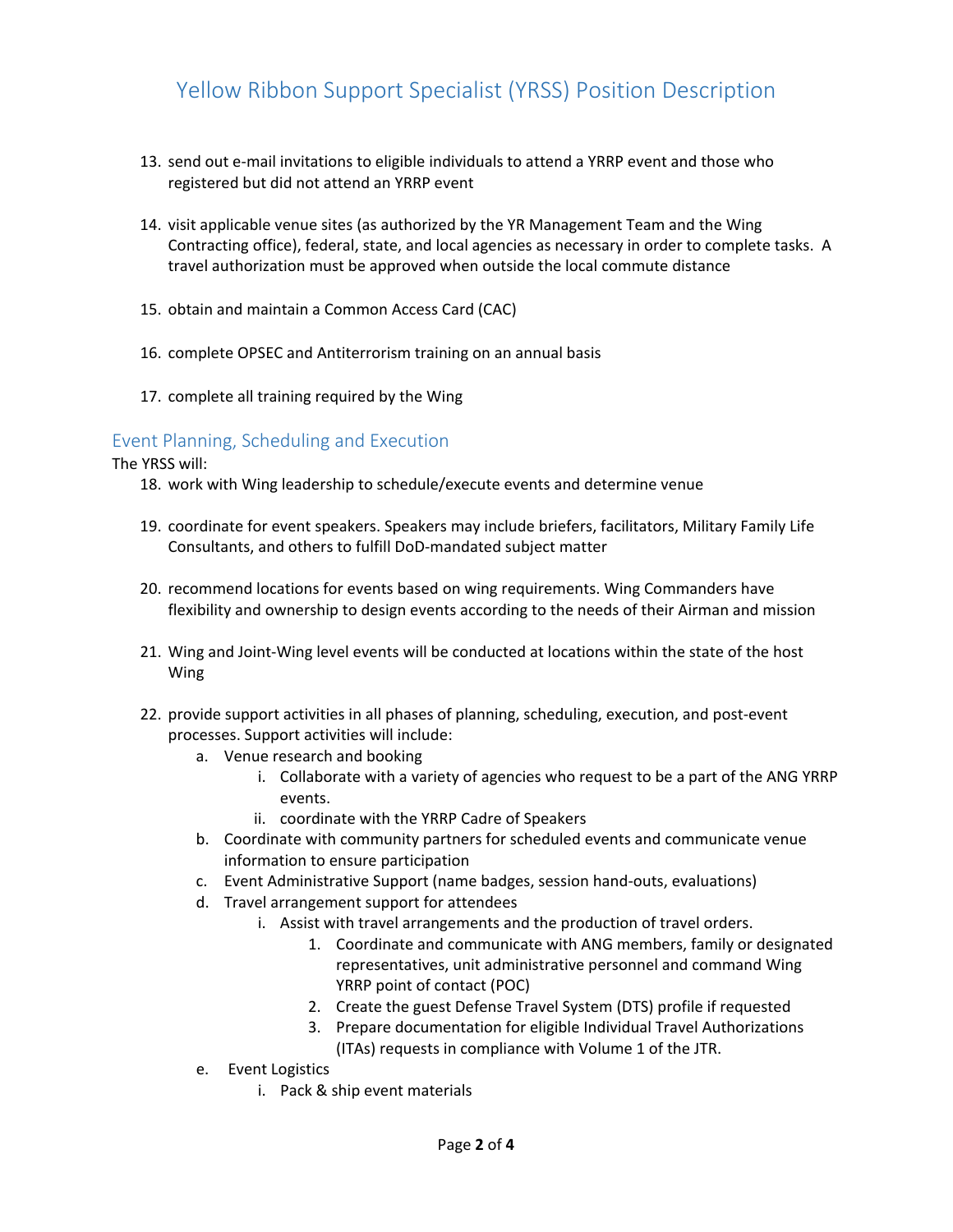- ii. Training, planning, and implementation that supports the ANG YRRP event schedule.
- f. On-site venue coordination and check-out
	- i. Attendee registration and check-in on-site
	- ii. Coordinate on-site set-up for meeting rooms and Community Partner displays
	- iii. Agencies that do not have speaking roles will set-up vendor booths and tables outside the normal breakout rooms in an area identified by the venue
- g. Establish an event help desk and assign personnel to staff the desk
- h. Print training certificates as needed
- i. After Action Review (AAR)
	- i. Provide a memorandum in a format provided by NGB-J1-R at 3 days post-event
	- ii. Provide the AAR as required by yellowrobbon.mil NLT 90 days post-event
- 23. assist in providing information to, gathering information from, and conducting hands-on assistance to Wing Commanders, Force Support Squadron Yellow Ribbon (FSS YR) POCs for their respective commands, and ANG members and family or designated representatives concerning the registration process

utilize http://www.yellowribbon.mil as the official record to request funding (Title 10 days/dollars/funds and Operations and Maintenance (O&M)) and report actual attendance and costs of the Yellow Ribbon Events. Each YRRP event phase requires a Funding Form. Submittal should be at least 90 days before the event is scheduled for Wing approval and execution

- 24. be responsible to create and submit Invitational Travel Authorizations to the Wing/FSS POC via the Defense Travel System for final concurrence and approval for attendees to travel to yellow ribbon events. be responsible to assist in creation of travel vouchers. if required, for approval by the Wing/FSS POC
- 25. access the Air National Guard Reserve Order Writing System (AROWS) for initial entering of Special Training day (ST) Title 10 orders into AROWS if required by the Wing. After initial entry by the YRSS the AROWS order will then move onto the next step to the Wing YRRP POC for final approval and procurement through Government resources
- 26. identify and coordinate childcare requirements for children ages 0 to 5 years old, and youth ages 6 to 17 years old
- 27. identify and coordinate support requirements including but not limited to audiovisual equipment, computer and projector support, and routine office supplies (e.g. pens, pencils, paper, and name tags, as well as event speakers), per Command requirements for each YR event
- 28. establish an operations center at Yellow Ribbon events to facilitate registration, provide administrative support throughout the event, and track accountability and participation of event attendees
- 29. use the Microsoft Suite of programs to monitor unit deployment rosters and compare them to event registration rosters